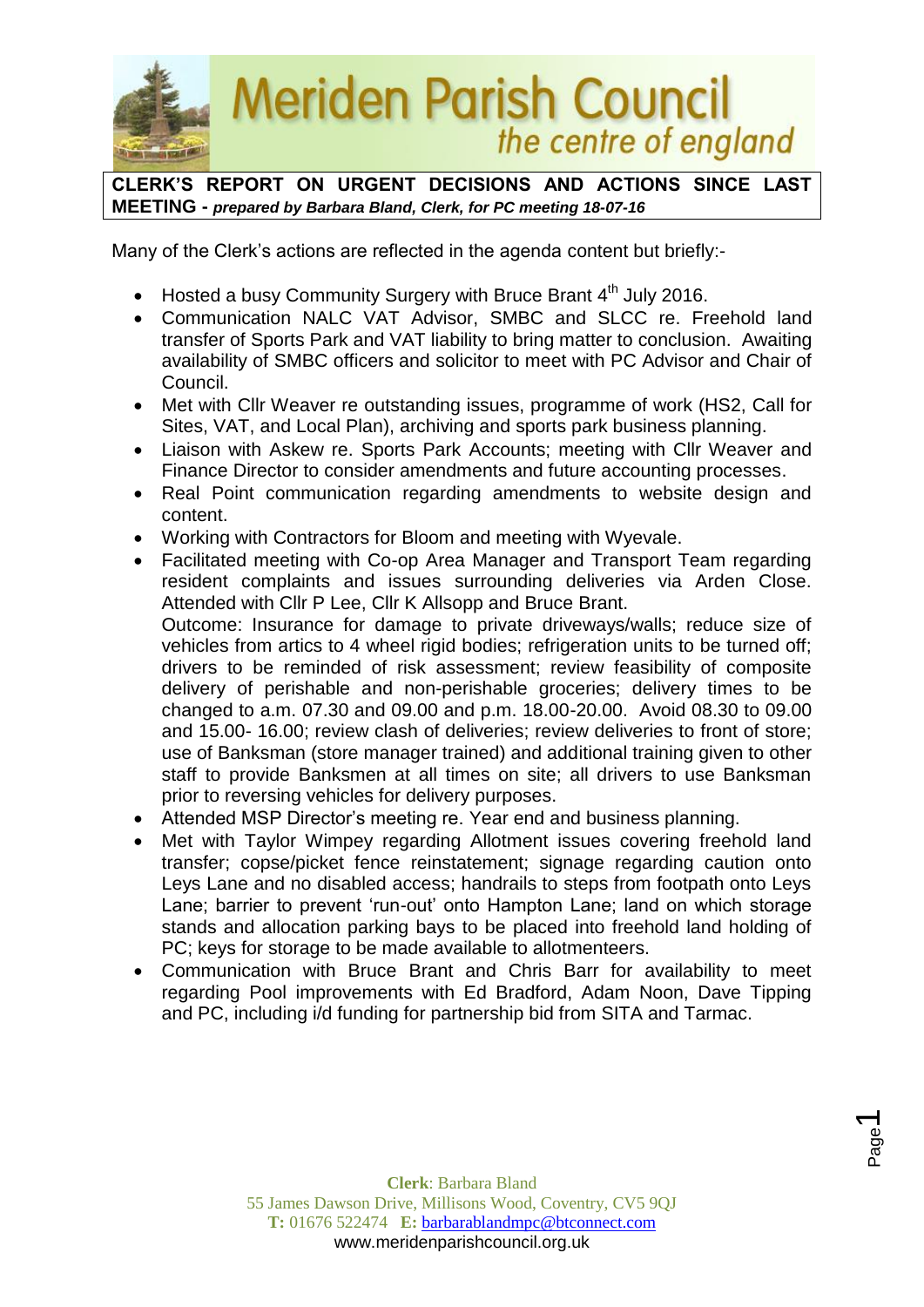

## **Community Surgery hosted by Clerk and Bruce Brant, Neighbourhood Coordinator on 4th July 2016. Cllr Weaver was also in attendance.**

1. A delegation of Arden Close residents regarding an incident on Saturday  $2^{nd}$ July involving an artic and private wall. The driver collided with the wall belonging to 25b Arden Close 3 times making considerable damage. This prompted anger, anxiety and requesting the PC for assistance to bring the Co-op to the table.

Additionally 26 Arden Close reported repeated damage to their garden and the property immediately adjacent to delivery area, has repeated damage to their driveway of which a patch has been re-done that does not match with the remainder of the drive and this too is now damaged.

The corner stones on Highways land is are also sunken and damaged due to weight of delivery vehicles accessing the rear of the Co-op.

Refrigeration lorries are left running.

Deliveries commence at 07.00 in the morning and coincide with school runs morning and afternoon.

Immediate action taken by the Clerk by (i) getting Sam Buxton, Area Manager on the phone (ii) residents venting their comments directly to Mr Buxton (iii) the Clerk and Neighbourhood Co-ordinator to attend meeting with residents and the Co-op management (iv) the Clerk to arrange a meeting for either the  $12<sup>th</sup>$  or  $14<sup>th</sup>$  July for the purposes of finding a solution and a site meeting to evaluate damage and undertaking of insurance/remedial works.

- 2. A request for Hampton Lane footpath resurfacing works.
- 3. A request for a grit bin to be sited for Arden Close residents to use for the close and footpath to shops in the winter.
- 4. The central Village bus shelter, Solihull route, to be relieved of litter and vegetation build up behind it.
- 5. The sports park frontage topiary reported to be letting the Park down and in need of trimming; the resident that brought this to our attention requested permission to sort it out. A huge thank you for volunteering her services.
- 6. The walkway to shops from Arden Close needs attention from street cleansing.
- 7. Continued dog fouling reported on Green and Walkways to shops, sometimes using Arden Close gardens!
- 8. Continued obstruction of footpaths by lorries using double yellow lines for deliveries in and around the Green.